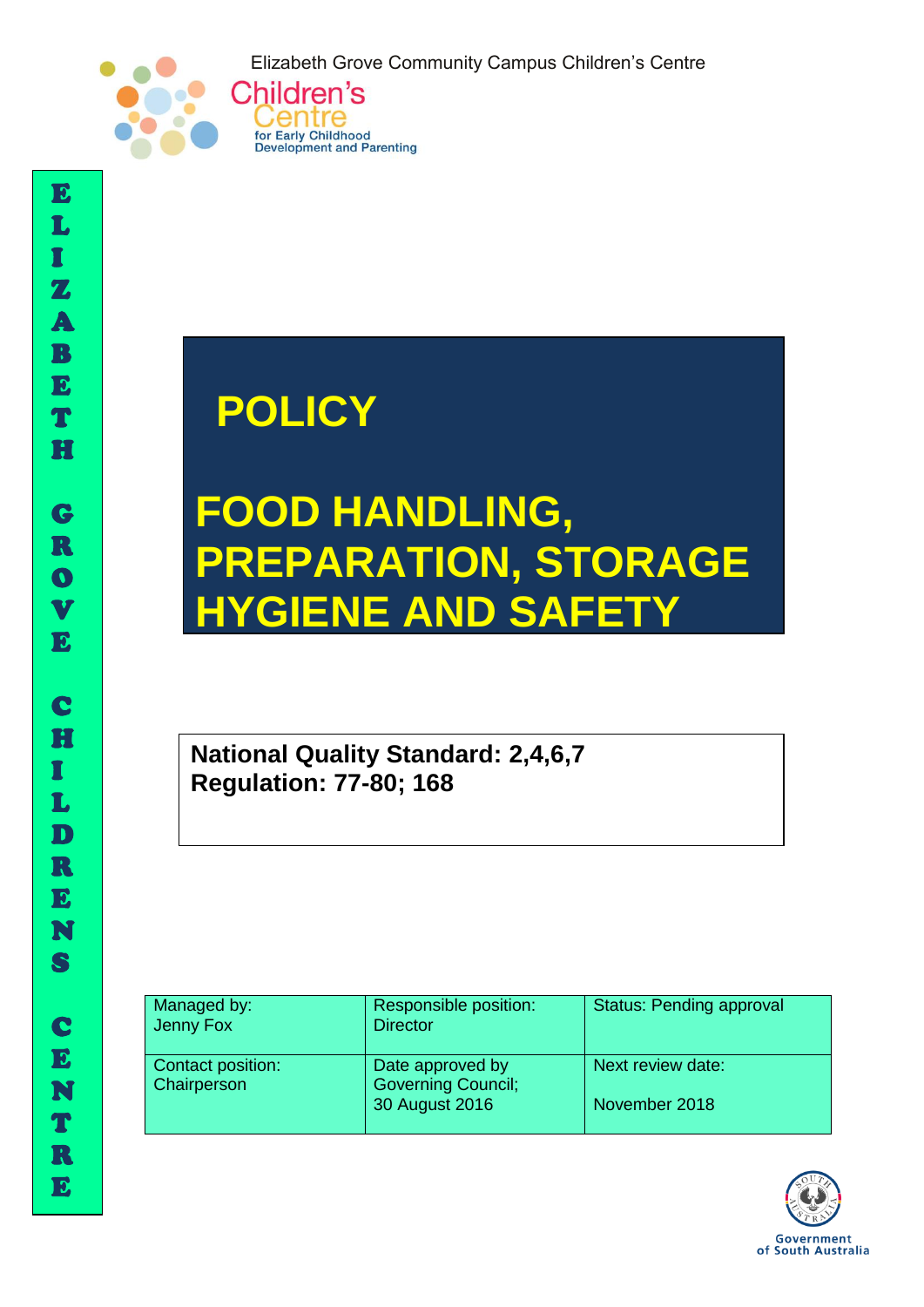## **1. TITLE**

## **FOOD STORAGE AND HYGIENE**

## **2. SCOPE**

The policy applies to all those working in the site including students and volunteers, to groups operating in the centre and to parents/guardians of children enrolled at the centre.

## **3. PURPOSE**

- To support health and hygiene practices at the centre
- To reduce the risk of poisoning/contamination
- To protect against choking hazards

## **4. POLICY DETAIL**

## **4.1 The Kitchens**

. The kitchen or food preparation environment

- Food is normally prepared in the kitchen areas. (Some food may be prepared with children in the play areas indoors provided appropriate hygiene practices are in place).
- The area where food is being prepared should be cleaned and disinfected prior to preparing food when cooking etc.
- Appropriate coloured cutting/preparation boards are available.
- Utensils used for eating drinking or serving must be washed in the dishwasher/sanitiser after use excepting items that do not fit in or are not suitable to be washed in a dishwasher.
- Where an external group uses their own food and serving utensils they follow the centre procedures.
- Items washed should be air dried on the mobile bench and covered if necessary
- There needs to be a clean small rubbish bin for food scraps under the sink area in kitchen 1.
- The fridge in each kitchen needs to be cleaned regularly with a thorough clean at the end of every term as standard practice.
- There must be an appropriate thermometer for testing and recording appropriate food temperatures after cooking food at the centre or on external events.
- Clean and disinfect benches and any other areas necessary at the end of every day the centre is open for children/events and kitchen is used.
- Change tea towels daily.
- Sweep kitchen floor if necessary. The cleaner will clean the floor overnight on days the centre is cleaned.
- Attend to a slippery/hazardous floor immediately and put up the yellow signage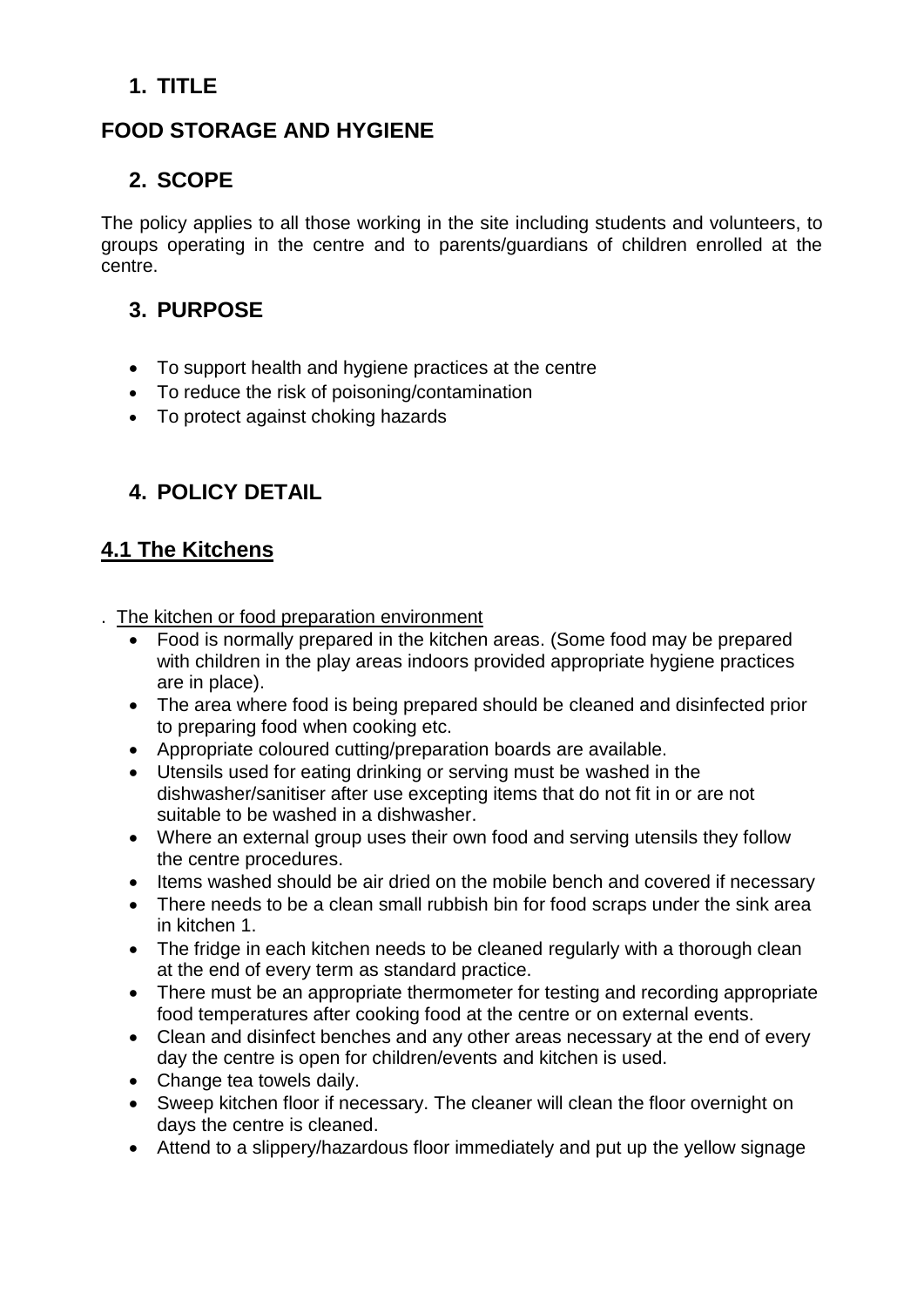## **4.2 Storage/Serving of food**

- Food should be covered after preparation until serving if appropriate
- All frozen food will be stored in the freezers.
- Cold food will be stored in the fridge.
- All hot cooked food /meals will be served at above 60 degrees Celsius unless they are part of a school or other event the centre has no control over but staff will monitor.
- All meat is thawed inside the fridge over a period of time or within the microwave immediately before use.
- Utensils will not be shared between different foods or people

## **4.3 Breastmilk**

#### **Thawing frozen breast milk**

- Breast milk can be thawed in the fridge or at room temperature in a warm water bath.
- Breast milk that has been thawed in the fridge but not warmed should be used within 24 hours, and should not be refrozen.
- Breast milk that has been thawed outside the fridge in warm water can be used immediately, or stored in the fridge for up to 4 hours.

### **Warming Breast Milk**

- Breast milk should NEVER be microwaved. It destroys the immunological properties in the breast milk.
- Breast milk should be warmed by standing the bottle in warm water.
- Bottle warmers can be used, but they must have a thermostat control. Bottles should only be warmed in this way *for less than 10 minutes*.
- Before giving the child a drink from the bottle:
	- put the teat/bottle top back on, and invert the bottle at least 10 times
	- make sure the breast milk is cool to touch test by placing several drops on the back of the hand

## **Storing Infant Formula Supplied by Parents (the centre does not supply)**

### **Storing Infant Formula**

- Infant formula should be named, dated, labelled and stored immediately in the centre at the back part of the fridge where it is coldest (not in the fridge door where it is warmer).
- Discard the contents of *partially used* bottles after 1 hour. Reusing half empty bottles is risky once they have been heated and sucked on.
- Tips for parents: the safest way to transport formula is to take the cooled, boiled water and the powdered formula in separate containers and mix them when needed. When it is necessary to transport prepared formula (or expressed breast milk) it must be icy cold when leaving home and be carried in an insulated pack to keep it cold.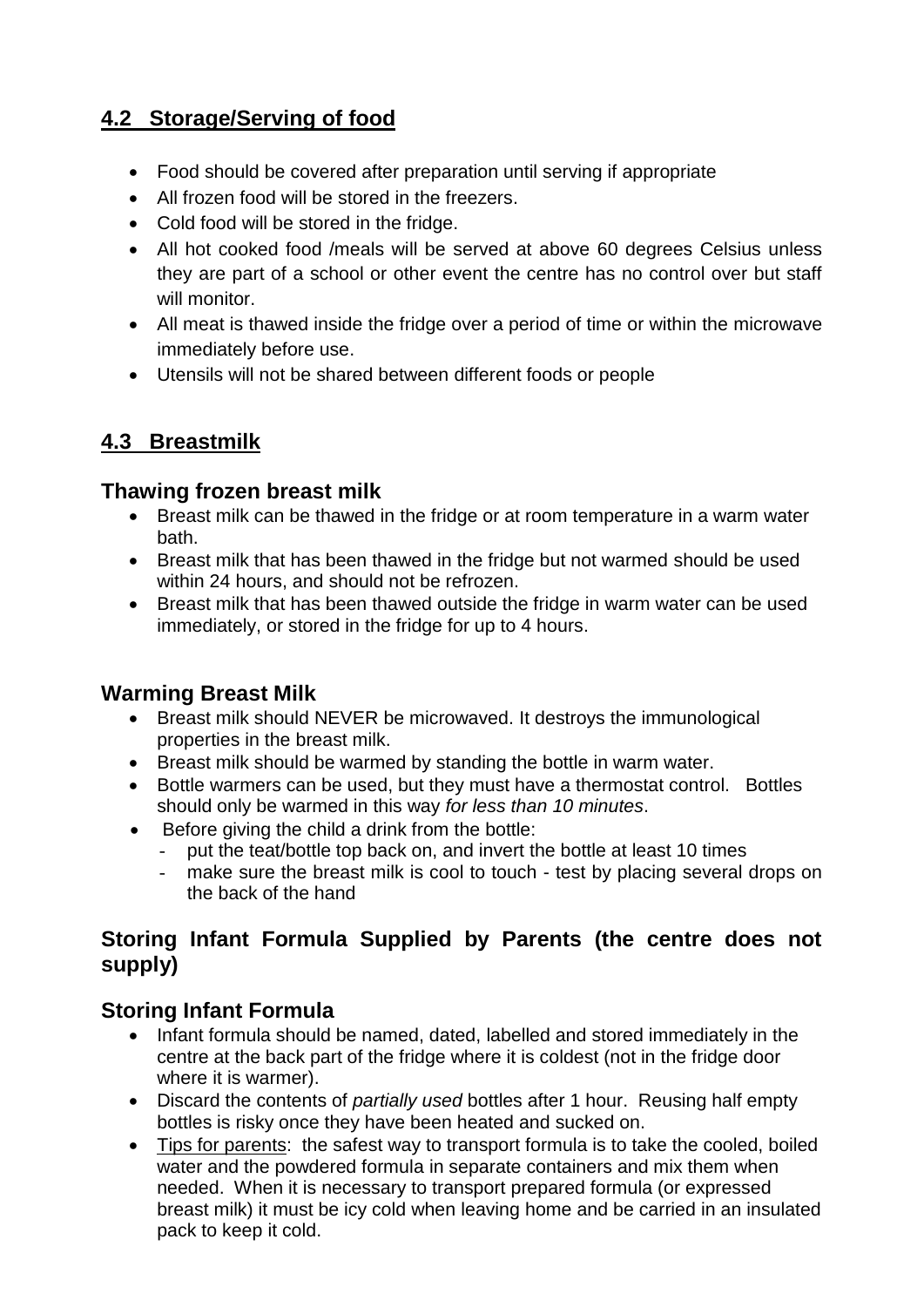## **Warming Formula**

- Microwaving infant formula is not recommended by the NHMRC for safety reasons; they do not heat the milk evenly and may create hot spots in the milk which could burn the baby's mouth.
- Formula and breast milk should be warmed in the bottle warmer.
- Before giving the child a drink from the bottle:
	- put the teat/bottle top back on, and invert the bottle at least 10 times
	- Make sure formula is cool to touch test by placing several drops on the back of the hand.

## **4.4 Food Handlers**

#### **Food handlers need to:**

- Follow the centre's hand washing procedures
- Wear disposable gloves when preparing food, in direct contact with food and serving food.
- Be free of illness
- Cover sores and cuts with a band aide
- Use serving utensils to serve all food
- Wear an apron and tie hair back/wear a hair net if past the shoulders if serving food for an event such as a family BBQ.
- Wear disposable gloves if handling food.

## **4.5 Food Delivered to the Centre**

- Perishable food needing refrigeration that is delivered to the centre should be put in the fridge/freezer immediately
- In hot weather parents are encouraged to bring children in loose SunSmart clothing that protects as much of the skin as possible and minimises heat.
- Check the temperature of cold food prior to it going in the fridge

## **4.6 Food purchased from Retail outlets**

(For foods needing refrigeration such as meats, dairy etc.)

- Where possible staff will transport food needing refrigeration in an insulated bag
- The food must be taken straight to the place of purchase to a fridge.
- The food to be used for the centre should be tested with a thermometer before being placed in a fridge off site.
- The off-site fridge needs to be the correct temperature before food to be used for the centre is placed in it.